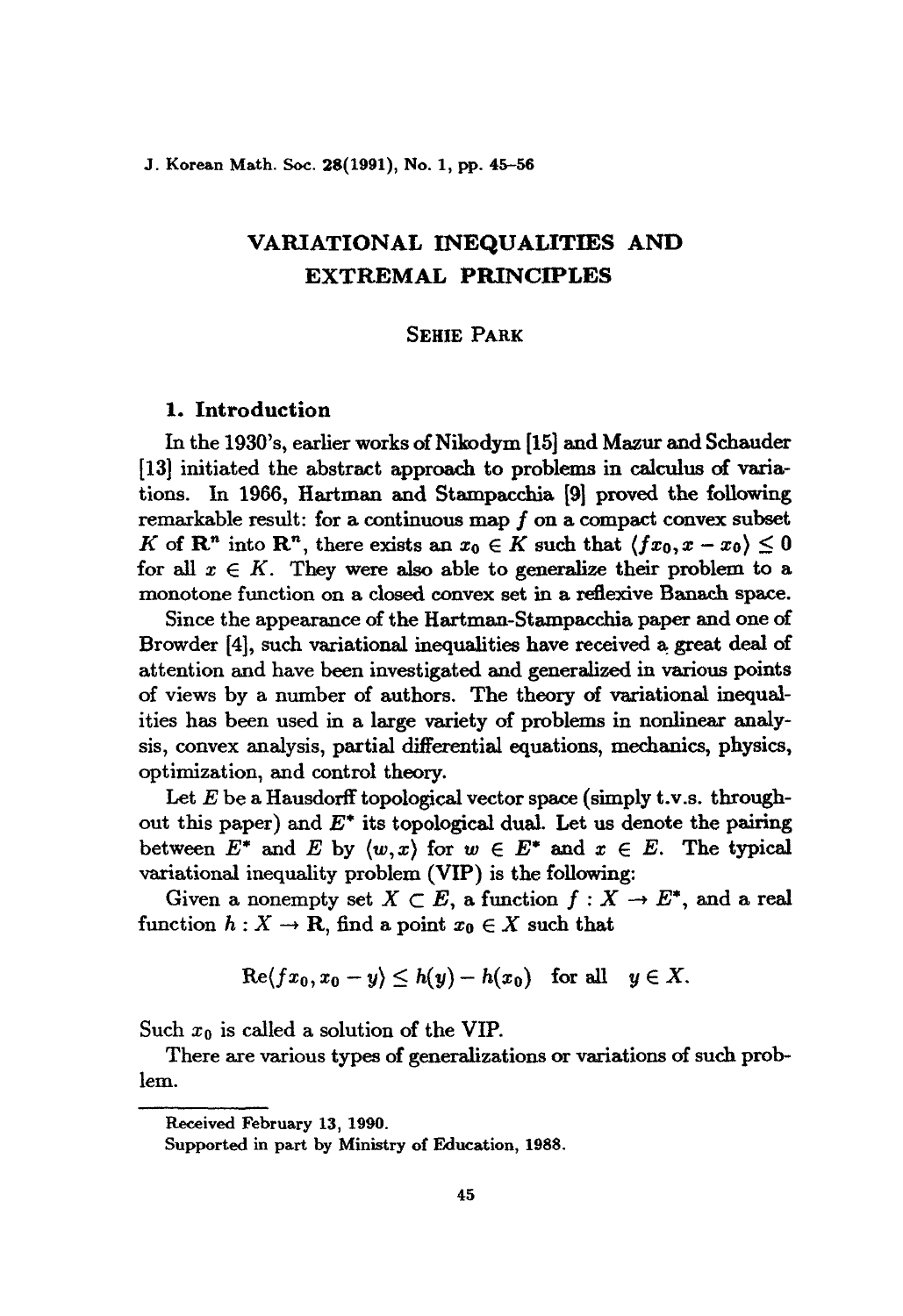Our purpose in this paper is to extend and unify basic results concerning variational inequalities and to give new and much simpler proofs of them. Our method is based on the generalized Fan-Browder fixed point theorem for noncompact convex spaces due to the author in his previous work [16]. Following the same line to [16], we obtain a number of new and generalized variational inequalities and their applications.

Section 2 is for preliminaries.

In section 3, we obtain sufficient conditions for the existence of solutions to abstract variational inequalities. Some basic results of Gwinner [8], Lassonde [10], Mosco [14] and Tan [21], and minimax inequalities due to Ky Fan [6], Brézis, Nirenberg, and Stampacchia [10], Allen [1], Takahashi [20], Tan [21J and Lin [11] are extended and unified.

Section 4 deals with the extremal principle of Mazur and Schauder [13]. Their principle is generalized and strengthened in various viewpoints.

### 2. Preliminaries

We follow mainly Lassonde [10] and our previous work [16].

A *convex space X* is a nonempty convex set (in a vector space) with any topology that induces the Euclidean topology on the convex hulls of its finite subsets. In fact, if the convex space  $X$  is in a vector space  $E$ , we may regard that  $X$  has the relative finite topology. We recall that a set A in E is said to be *finitely open* if its intersection with any finite dimensional manifold  $M$  in  $E$  is open in the Euclidean topology of  $M$ . We note that any subset  $A$  of  $E$  open in a Hausdorff t.v.s. .topology on *E* must be finitely open.

A nonempty subset *L* of a convex space *X* is called a *c-compact set* if for each finite subset  $S \subset X$ , there is a compact convex set  $L_S \subset X$ such that  $L \cup S \subset L_S$ . A subset A of a topological space Y is said to be *compactly closed* [resp. *open*] in Y if for every compact set  $K \subset Y$ the set  $A \cap K$  is closed [resp. open] in K.

A real-valued function  $f: X \to \mathbf{R}$  on a topological space X is *lower* [resp. *upper*] *semicontinuous* (l.s.c.) [resp. u.s.c.] if  $\{x \in X : fx > r\}$ [resp.  $\{x \in X : fx < r\}$ ] is open for each  $r \in \mathbb{R}$ ; if X is a convex set in a vector space, then *I* is *quasi-concave* [resp. *quasi-convex]* whenever  ${x: X : f x > r}$  [resp.  ${x \in X : f x < r}$ ] is convex for each  $r \in \mathbb{R}$ .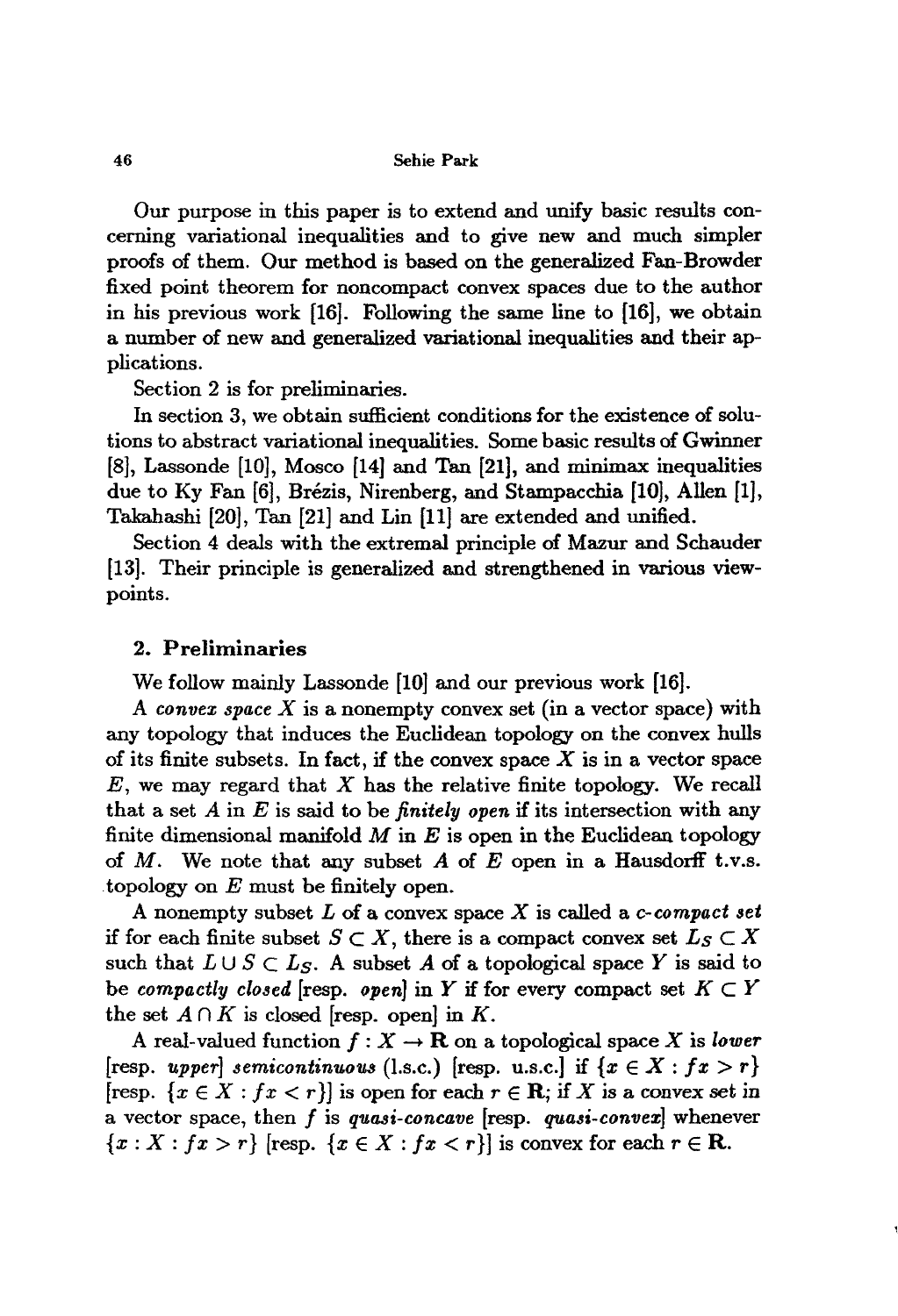For a subset K of a t.v.s. E and an  $x \in E$ , the *inward* and *outward* sets of K at *x*,  $I_K(x)$  and  $O_K(x)$ , are defined as follows:

$$
I_K(x) \equiv \{x + r(u - x) \in E : u \in K, r > 0\},\,
$$
  

$$
O_K(x) \equiv \{x - r(u - x) \in E : u \in K, r > 0\}.
$$

Note that  $K \subset I_K(x)$  and that if x is an internal point [5, p.410] of *K*, then  $I_K(x) = O_K(x) = E$ . Note also that every interior point is internal  $[5, p.413]$ .

The boundary and interior will be denoted by Bd and Int, resp.

The following is due to the author  $[16]$  as a generalized Fan-Browder fixed point theorem :

THEOREM O. *Let X* be a convex space, *Y* a *topological* space, and  $A, B: X \to 2^Y$  *multifunctions satisfying the following*:

(a)  $Bx \subset Ax$  for each  $x \in X$ ,

(b)  $A^{-1}y$  *is convex for each*  $y \in Y$ ,

(c)  $B^{-1}y \neq \emptyset$  for each  $y \in Y$ ,

(d) Bx is compactly open for each  $x \in X$ , and

(e) for some c-compact set  $L \subset X$ , the set  $Y\setminus B(L)$  is compact.

*Then,* for any continuous function  $s: X \to Y$ , there exists an  $x_0 \in X$ *such that*  $sx_0 \in Ax_0$ .

# 3. Abstract variational and minimax inequalities

As a direct application of Theorem 0, we obtain the following sufficient conditions for the existence of solutions to an abstract variational inequality:

THEOREM 1. Let *X* be a convex space,  $p, q: X \times X \to \mathbf{R} \cup \{+\infty\}$ and  $h: X \to \mathbf{R} \cup \{+\infty\}$  functions satisfying

- (i)  $q(x,y) \leq p(x,y)$  for  $(x,y) \in X \times X$  and  $p(x,x) \leq 0$  for all  $x \in X$ ,
- (ii) for each  $y \in X$ ,  $\{x \in X : p(x, y) + h(y) > h(x)\}$  is convex or *empty,*
- (iii) for each  $x \in X$ ,  $\{y \in X : q(x, y) + h(y) > h(x)\}$  is compactly *open,* and
- (iv) for some *c*-compact set  $L \subset X$ ,

$$
K \equiv \{ y \in X : q(x, y) + h(y) \le h(x) \text{ for all } x \in L \}
$$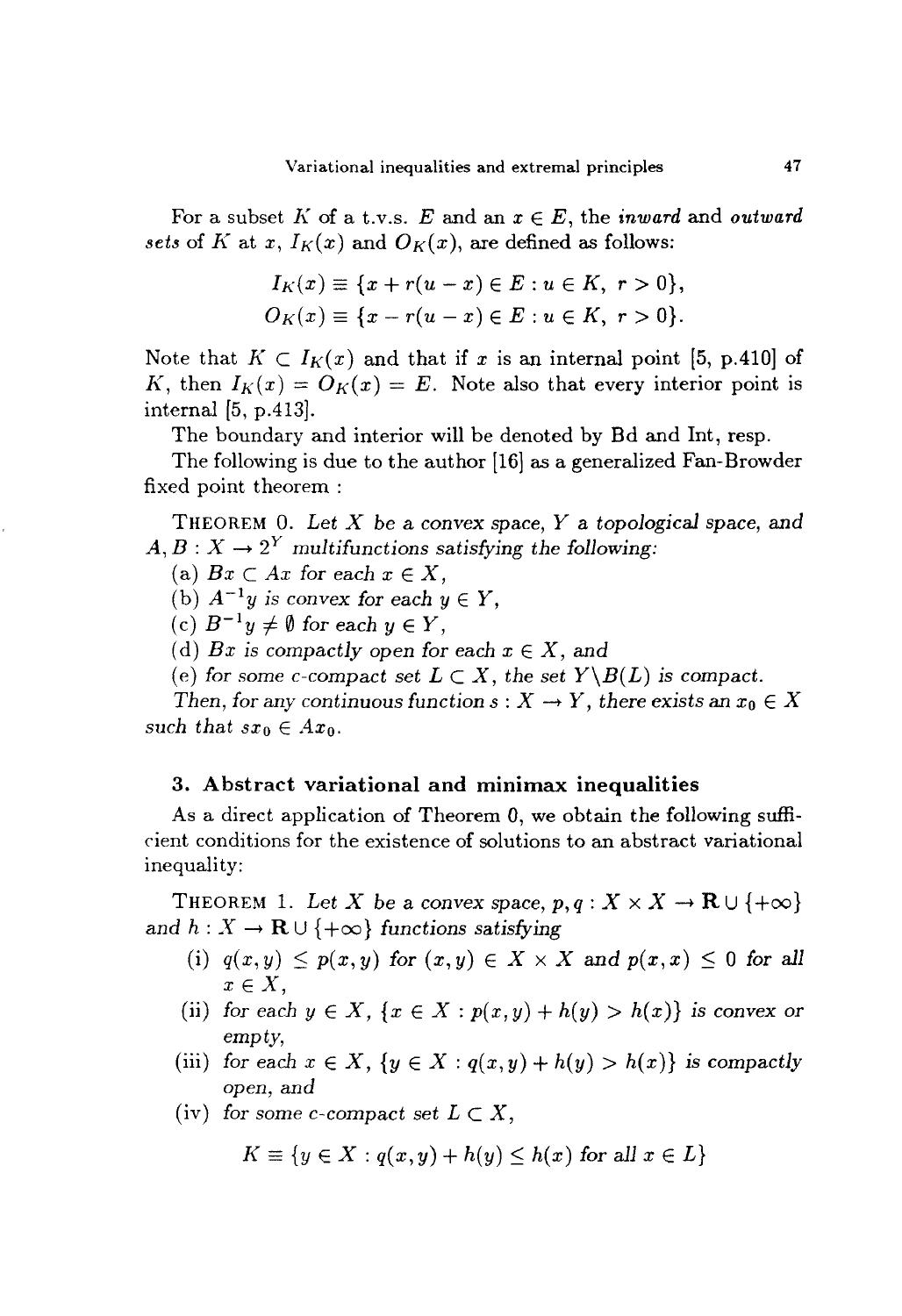*is* compact.

*Then there exists a point*  $y_0 \in K$  *such that* 

 $q(x,y_0)+h(y_0) \leq h(x)$  *for all*  $x \in X$ .

*Moreover, tbe set* of *all solutions Yo is* a. compact *subset* of *K.*

*Proof.* Define multifunctions  $A, B: X \to 2^X$  by

$$
Ax \equiv \{y \in X : p(x, y) + h(y) > h(x)\},\
$$
  

$$
Bx \equiv \{y \in X : q(x, y) + h(y) > h(x)\}\
$$

for  $x \in X$ . If  $B^{-1}y_0 = \emptyset$  for some  $y_0 \in X$ , then the conclusion follows. Suppose that

(c)  $B^{-1}y \neq \emptyset$  for each  $y \in X$ .

We also have the following:

(a)  $Bx \subset Ax$  for each  $x \in X$ , by (i).

(b)  $A^{-1}y$  is convex for each  $y \in X$ , by (ii).

(d)  $Bx$  is compactly open for each  $x \in X$ , by (iii).

(e)  $K \equiv \{y \in X : y \notin Bx \text{ for all } x \in L\} = X\backslash B(L).$ 

Therefore, by Theorem 0, there exists an  $x_0 \in X$  such that  $x_0 \in Ax_0$ . However, this implies  $p(x_0, x_0) + h(x_0) > h(x_0)$ , which contradicts the condition (i). Moreover, the set of all solutions is the intersection

$$
\bigcap_{x\in X} \{y\in K: q(x,y)+h(y)\leq h(x)\}
$$

of compactly closed subsets of the compact set  $K$ . This completes our proof.

REMARKS.

1. The conditions (ii) and (iii), resp., can be replaced by the following:

- (ii)' for each  $y \in X$ ,  $p(\cdot, y) h(\cdot)$  is quasiconcave on X whenever  $h(\cdot) < +\infty$ .
- (iii)' for each  $x \in X$ ,  $q(x, \cdot) + h(\cdot)$  is l.s.c. on compact subsets of X.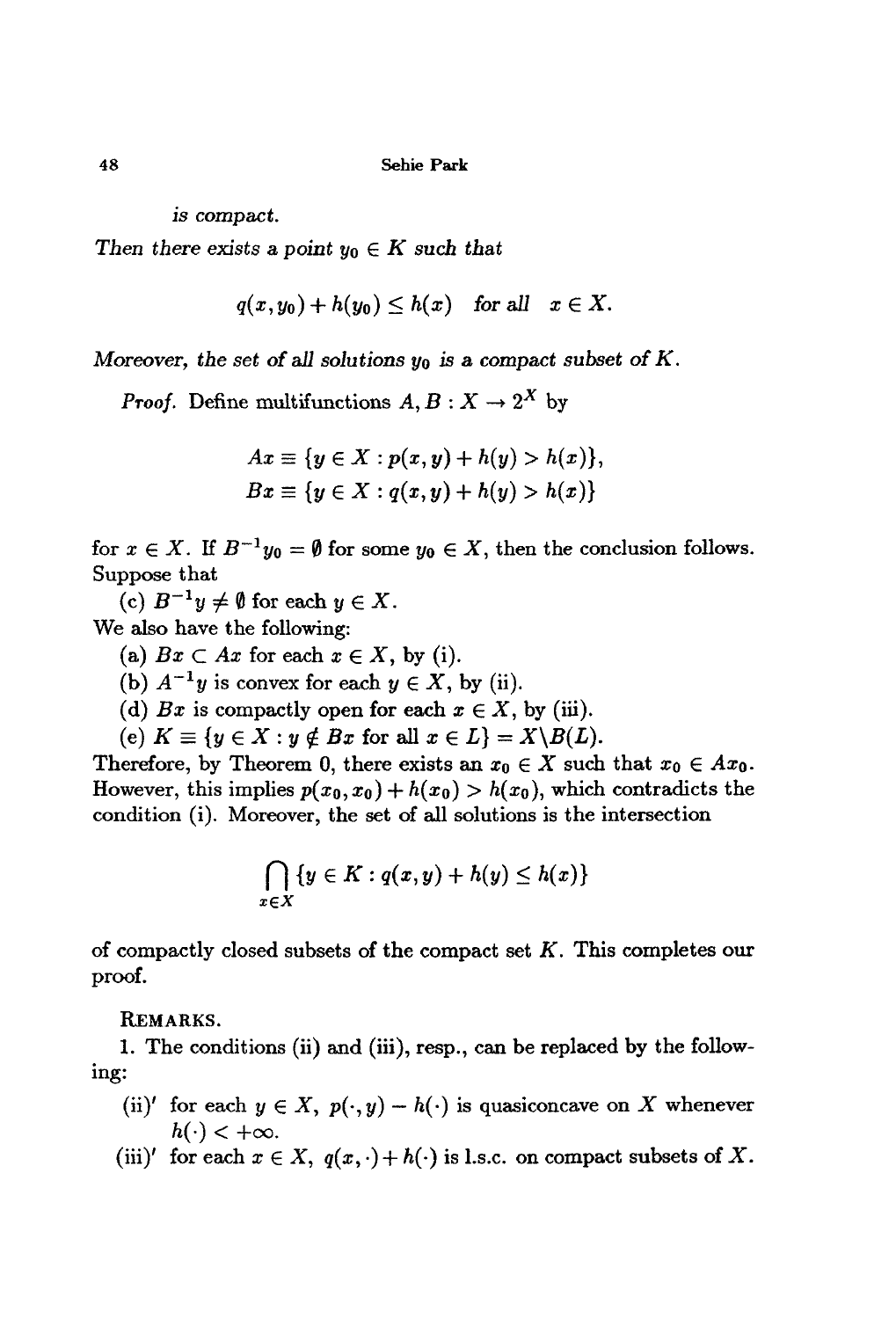2. In case when  $X$  is a closed convex subset of a t.v.s.  $E$ , the condition (iv) is implied by the following "coercivity condition":

(iv)' a compact set  $C \subset E$  and an  $\overline{x} \in X \cap C$  can be found such that

$$
q(\overline{x}, y) + h(y) > h(\overline{x}) \quad \text{for all} \quad y \in X \backslash C.
$$

In fact, we can choose  $L = {\overline{x}}$ . Then our set  $K \subset X \cap C$  is compact.

Therefore, for  $p \equiv q$ , Theorem 1 generalizes Mosco [14, Theorem 2.1J and Gwinner [8, Theorem 2].

COROLLARY 1.1. Let X be a convex space,  $h: X \to \mathbf{R} \cup \{+\infty\}$ a *l.s.c.* convex function, and  $p, q: X \times X \rightarrow \mathbb{R} \cup \{+\infty\}$  functions *satisfying*

- (i)  $q(x, y) \leq p(x, y)$  for each  $(x, y) \in X \times X$  and  $p(x, x) \leq 0$  for  $all x \in X$ ,
- (ii) for each  $y \in X$ ,  $p(\cdot, y)$  is concave on X,
- (iii) for each  $x \in X$ ,  $q(x, \cdot)$  is *l.s.c.* on compact subsets of X, and
- (iv) for some *c*-compact set  $L \subset X$ ,

$$
K \equiv \{ y \in X : q(x, y) + h(y) \le h(x) \text{ for all } x \in L \}
$$

*is compact.*

*Then there exists* a  $y_0 \in K$  *such that* 

$$
q(x,y_0)+h(y_0)\leq h(x) \quad \text{for all} \quad x\in X.
$$

*Proof.* Since the sum of two concave functions is concave, for each  $y \in X$ ,  $p(\cdot, y) - h(\cdot)$  is concave whenever  $h(\cdot) < +\infty$ . Since the sum of two l.s.c. functions is l.s.c., for each  $x \in X$ ,  $q(x, \cdot) + h(\cdot)$  is l.s.c. on compact subsets of  $X$ . Therefore, by Theorem 1, the conclusion follows.

REMARKS.

1. For  $p \equiv q$ , Corollary 1.1 is due to Lassonde [10, Proposition 1.4].

2. For  $p \equiv q$ , Corollary 1.1 improves Gwinner [8, Theorem 3]. In fact, Gwinner obtained his result under the stronger assumptions that  $p = q$  is pseudo-monotone and that the coercivity condition (iv) in Remark 2 of Theorem 1, instead of (iv).

For  $h \equiv 0$ , Theorem 1 reduces to the following: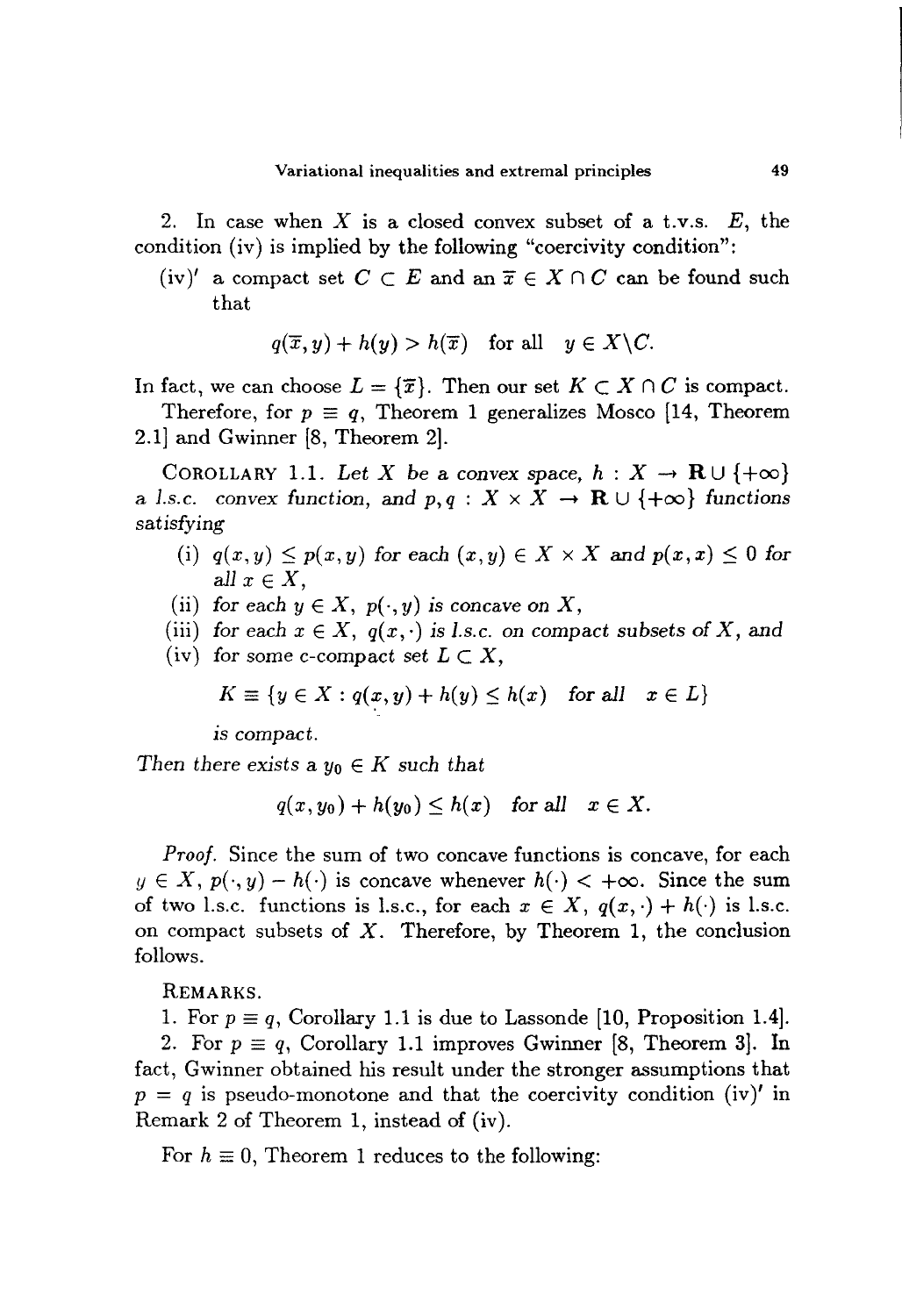### 50 Sehie Park

COROLLARY 1.2. Let X be a convex space, and  $p, q: X \times X \rightarrow$  $\mathbf{R} \cup \{+\infty\}$  *functions satisfying* 

- (i)  $q(x,y) \leq p(x,y)$  for  $(x,y) \in X \times X$  and  $p(x,x) \leq 0$  for all  $x \in X$ ,
- (ii) for each  $y \in X$ ,  $\{x \in X : p(x, y) > 0\}$  is convex or empty,
- (iii) for each  $x \in X$ ,  $\{y \in X : q(x,y) > 0\}$  is compactly open, and
- (iv) for *some* c-compact *set*  $L \subset X$ ,

$$
K \equiv \{y \in X : q(x, y) \le 0 \quad \text{for all} \quad x \in L\}
$$

is compact.

*Then there exists* a  $y_0 \in K$  *such that*  $q(x, y_0) \leq 0$  *for* all  $x \in X$ . *Thus,* in *particular,*

$$
\inf_{y\in K}\sup_{x\in X}q(x,y)\leq 0.
$$

REMARKS.

1. The condition (iii) is implied by

(iii)' for each  $x \in X$ ,  $q(x, \cdot)$  is l.s.c. on compact subsets of X. In this case, the conclusion becomes

$$
\min_{\mathbf{y}\in K}\sup_{x\in X}q(x,y)\leq 0.
$$

2. The condition (iv) is implied by

(iv)' for some c-compact set  $L \subset X$ , we have  $K \subset L$ .

This fact was noted by Lin [11].

Tan  $[21,$  Theorem 1 is a particular form of Corollary 1.2 with  $(iii)'$ and (iv)' instead of (iii) and (iv), resp. Other results in Tan [21] can also be improved in the same way. See Remark 9 of Lin [11, p.116].

3. If  $X$  is a closed convex subset of a t.v.s.  $E$ , the coercivity condition (iv) can be replaced by

 $(iv)''$  for some *c*-compact set *L* of *E*,

$$
K \equiv \{ y \in X : q(x, y) \le 0 \} \quad \text{for all} \quad x \in L \cap X \}
$$

is compact.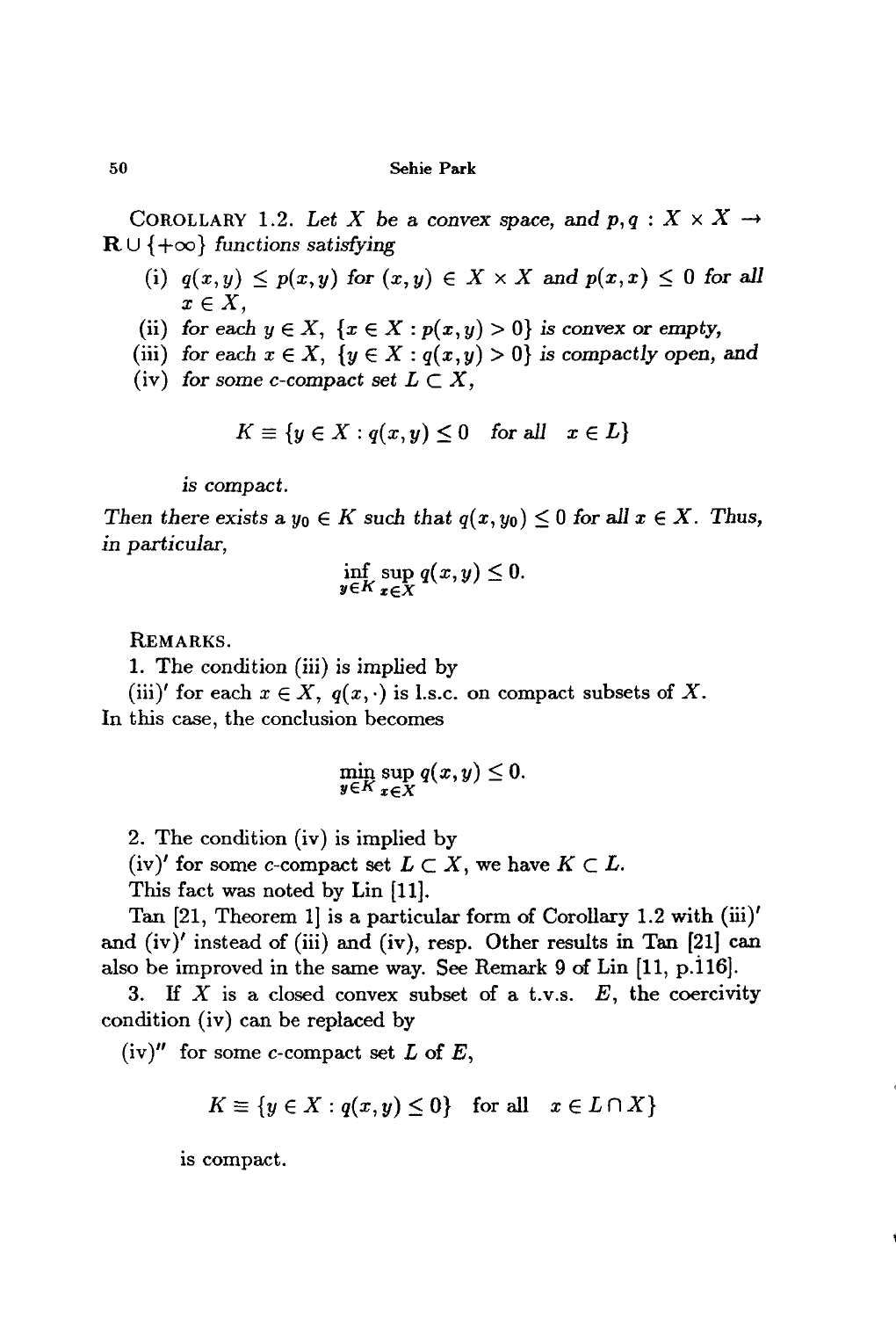Therefore, Corollary 1.2 improves Shih and Tan [18, Theorem 3]. Moreover, their assumption (d) is superfluous.

4. For  $p \equiv q$ , Corollary 1.2 generalize Aubin and Ekeland [2, Theorem 6.9], Takahashi [20, Theorem 2.1], and Allen [1, Theorem 2].

5. For  $p \equiv q$ , Corollary 1.2 improves the well-known result of Brézis, Nirenberg, and Stampacchia [3, Theorem 1]. If  $X$  is a closed convex subset of a t.v.s.  $E$ , instead of (iii) and (iv) in Corollary 1.2, the authors assumed the following:

- (3) For any fixed  $x \in X$ ,  $p(x, y)$  is a l.s.c. function of y on the intersection of  $X$  with any finite dimensional subspace of  $E$ .
- (5) There is a compact subset *K* of *E* and  $x_0 \\in K \\cap X$  such that  $p(x_0, y) > 0$  for all  $y \in X \backslash K$ .

Note that (3) implies (iii). For (3) implies that  ${y \in X : p(x,y)}$  $> r$  is finitely open in X for each  $r \in \mathbb{R}$  and  $x \in X$ . Recall that X is equipped with the finite topology.

The condition (5) implies (iv). For, choose  $L = \{x_0\}$ . Then the set

$$
\{y\in X:p(x_0,y)\leq 0\}\subset X\cap K,
$$

because if  $y \in X \backslash K$ , then  $p(x_0, y) > 0$ , and hence compact.

Note also that their condition (4) is superfluous.

Similarly, in their application 2 in [3], the conditions (10) and (11) are superfluous.

6. If X is compact, then (iv) is satisfied automatically. In this case, for  $p \equiv q$ , Corollary 1.2 improves the Ky Fan minimax inequality [6].

COROLLARY 1.3. Let X be a convex space and  $p, q: X \times X \rightarrow$  $\mathbf{R} \cup \{+\infty\}$  *functions satisfying* 

(i)  $q(x, y) \leq p(x, y)$  for each  $(x, y) \in X \times X$ .

If  $\alpha = \sup p(x, x) < +\infty$ , suppose also that *xEX*

(ii) for each  $y \in X$ ,  $\{x \in X : p(x, y) > \alpha\}$  is convex or *empty*,

(iii) for each  $x \in X$ ,  $\{y \in X : q(x,y) > \alpha\}$  is compactly open, and

(iv) for some *c*-compact set  $L \subset X$ ,

$$
K \equiv \{ y \in X : q(x, y) \le \alpha \quad \text{for all} \quad x \in L \}
$$

*is* compact.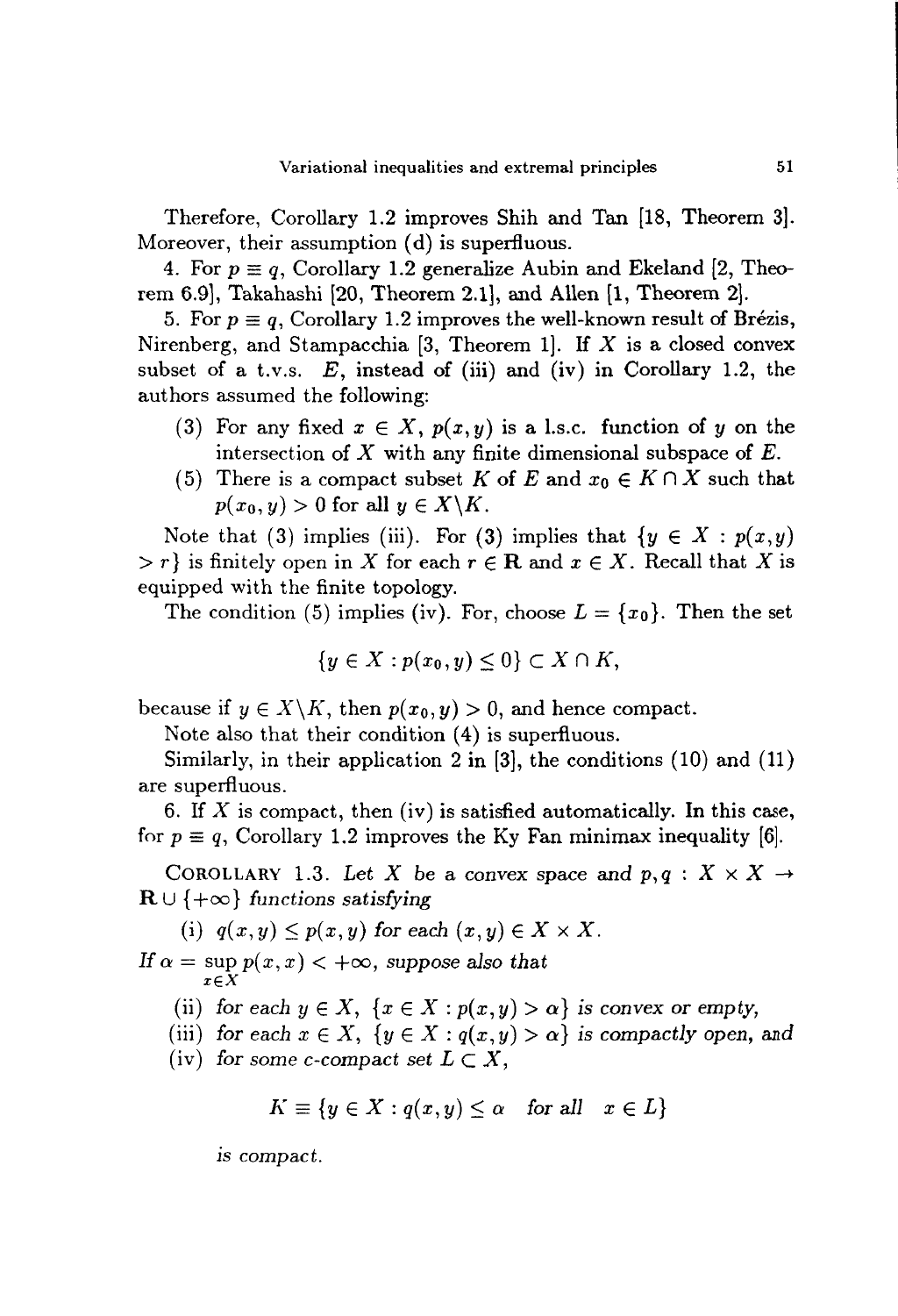*Tben we bave*

$$
\inf_{y\in K}\sup_{x\in X}q(x,y)\leq \sup_{x\in X}p(x,x).
$$

*Proof.* If  $\sup_{x \in X} p(x, x) = +\infty$ , the conclusion holds trivially. Suppose that  $\sup_{x \in X} p(x, x) = \alpha < +\infty$ . Applying Corollary 1.2 to  $p(x, y) - \alpha$ and  $q(x, y) - \alpha$  instead of  $p(x, y)$  and  $q(x, y)$ , we have the conclusion.

REMARKS.

1. Corollaries 1.2 and 1.3 are actually equivalent.

2. IT we replace (iii) by

(iii)' for each  $x \in X$ ,  $q(x, \cdot)$  is 1.s.c. on compact subsets of X, then the conclusion is

$$
\min_{\mathbf{y}\in K}\sup_{x\in X}q(x,y)\leq \sup_{x\in X}p(x,y).
$$

3. Note that Corollary 1.3 improves Lin [11, Theorem 6] and generalizes Tan [21, Theorem 2].

4. If X is a closed convex subset of a t.v.s.  $E$ , the condition (iv) is implied by

(iv)' there exist a nonempty compact subset C of E and  $x_0 \in X \cap C$ , we have  $q(x_0, y) > \alpha$  for all  $y \in X \backslash C$ .

In fact, we can choose  $L = \{x_0\}$  and  $K \subset X \cap C$ .

Therefore, Corollary 1.3 extends Shih and Tan [18, Theorem 2].

5. For a compact  $X$ , Corollary 1.3 holds without assuming (iv). In this case, if we assume (iii)' instead of (iii), then the conclusion is

$$
\min_{\boldsymbol{y}\in X}\sup_{\boldsymbol{x}\in X}q(\boldsymbol{x},\boldsymbol{y})\leq \sup_{\boldsymbol{x}\in X}p(\boldsymbol{x},\boldsymbol{y}),
$$

since  $\sup q(x, \cdot)$  is l.s.c. on X.  $x \in X$ 

In this *case,* Corollary 1.3 improves Yen [22, Theorem 1].

6. For a compact X, if  $p \equiv q$ , Corollary 1.3 improves the Ky Fan minimax inequality [6] and Takahashi [20, Lemma 1].

52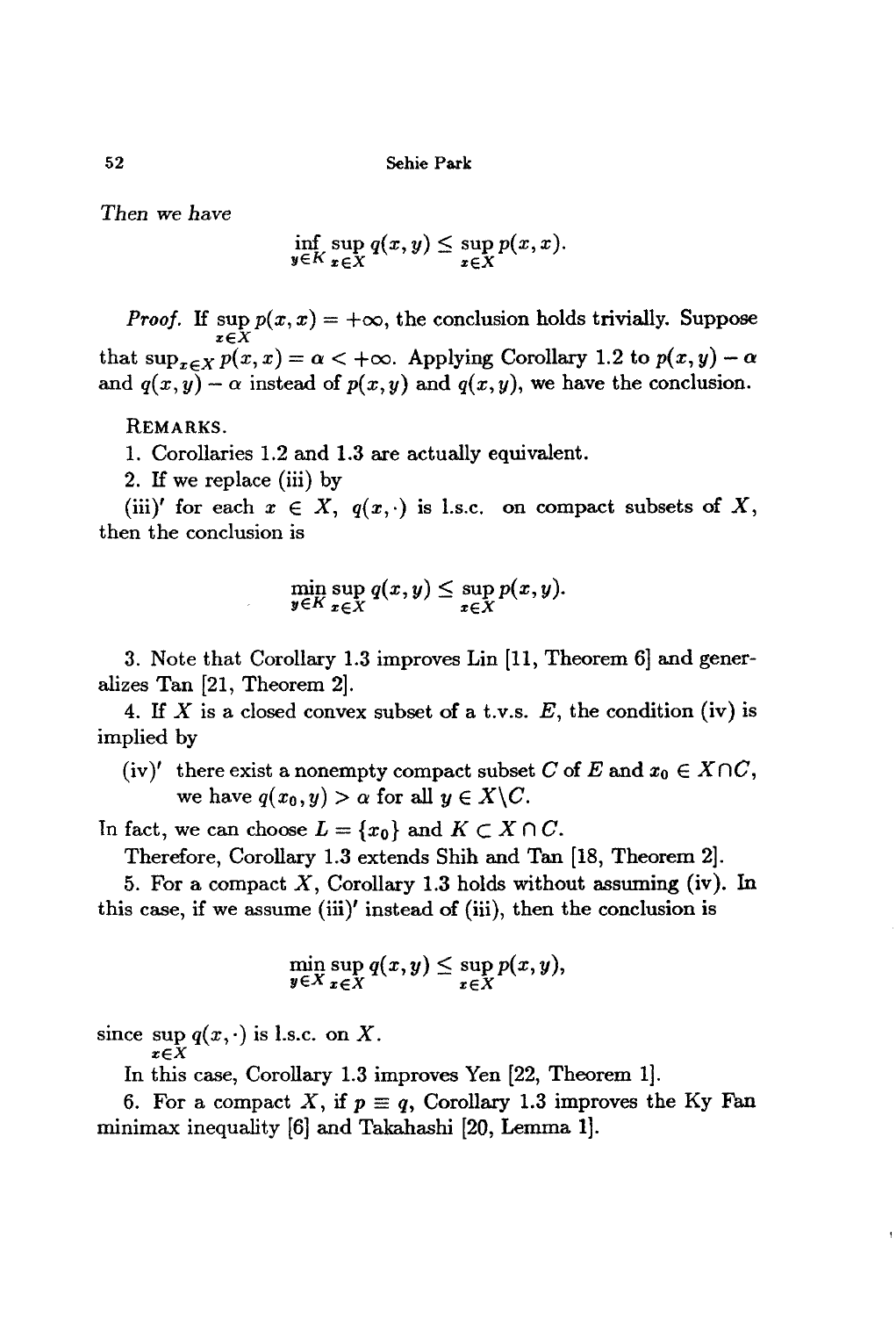COROLLARY 1.4. *Let H be* a *real Hilbert space, X* a *nonempty closed* convex subset of H, and  $a(\cdot, \cdot)$  a continuous bilinear form on H which is coercive (i.e., there is a constant  $\gamma > 0$  such that  $a(v, v) \ge$  $\gamma \|v\|^2$  *for all*  $v \in H$ ). Then *for every*  $v' \in H^*$ , *there exists* a *unique vector*  $u \in X$  *such that* 

$$
a(u, u - w) \le \langle v', u - w \rangle \quad \text{for all} \quad w \in X.
$$

*Proof.* Apply Corollary 1.1 with *H* endowed with its weak topology,  $h \equiv -v'$ , and  $p(v, w) \equiv q(v, w) \equiv a(v, v - w)$  for  $v, w \in X$ . Then all assumptions of Corollary 1.1 are satisfied. In particular, as to the coercivity condition (iv)' in Remark 2 of Theorem 1, by taking  $w_0$  to be a vector in  $X \cap C$ , where  $C \equiv \{v \in H : ||v|| \leq R\}$  with  $R > 0$ sufficiently large. In fact, since the form  $a(\cdot, \cdot)$  is coercive, we have  $[a(v, v - w_0) - (v', v - w_0)] \rightarrow +\infty$  as  $||v|| \rightarrow \infty$ . The uniqueness of the solution *u* follows from a standard argument. This completes our proof.

REMARKS.

1. Corollary 1.4 is due to Stampacchia [19] and Lions and Stampacchia [12]. Also see Stampacchia [19, Theorem 2.1], which is the key result in  $[19]$ .

2. The following particular form of Corollary 1.4 is popular in the literature:

COROLLARY 1.5. *Let H be* a *real Hilbert space, X* a *nonempty closed convex subset of H, and*  $f: X \rightarrow H$  *a continuous linear map* such that, for a given  $\alpha > 0$ , we have  $\langle fx, x \rangle \ge \alpha ||x||^2$  for all  $x \in H$ . *Then there exists* a *point*  $x_0 \in X$  *such that* 

$$
\langle fx_0, y - x_0 \rangle \ge 0 \quad \text{for all} \quad y \in X.
$$

*Proof.* Put  $a(x,y) \equiv \langle fx, y \rangle$  and  $v' \equiv 0$  in Corollary 1.4.

# 4. Extremal principles

In this section, we extend the key results in [17] which are generalizations of the well-known classic result of Mazur and Schauder [13] on minimum values.

From Theorem 1, we obtain the following: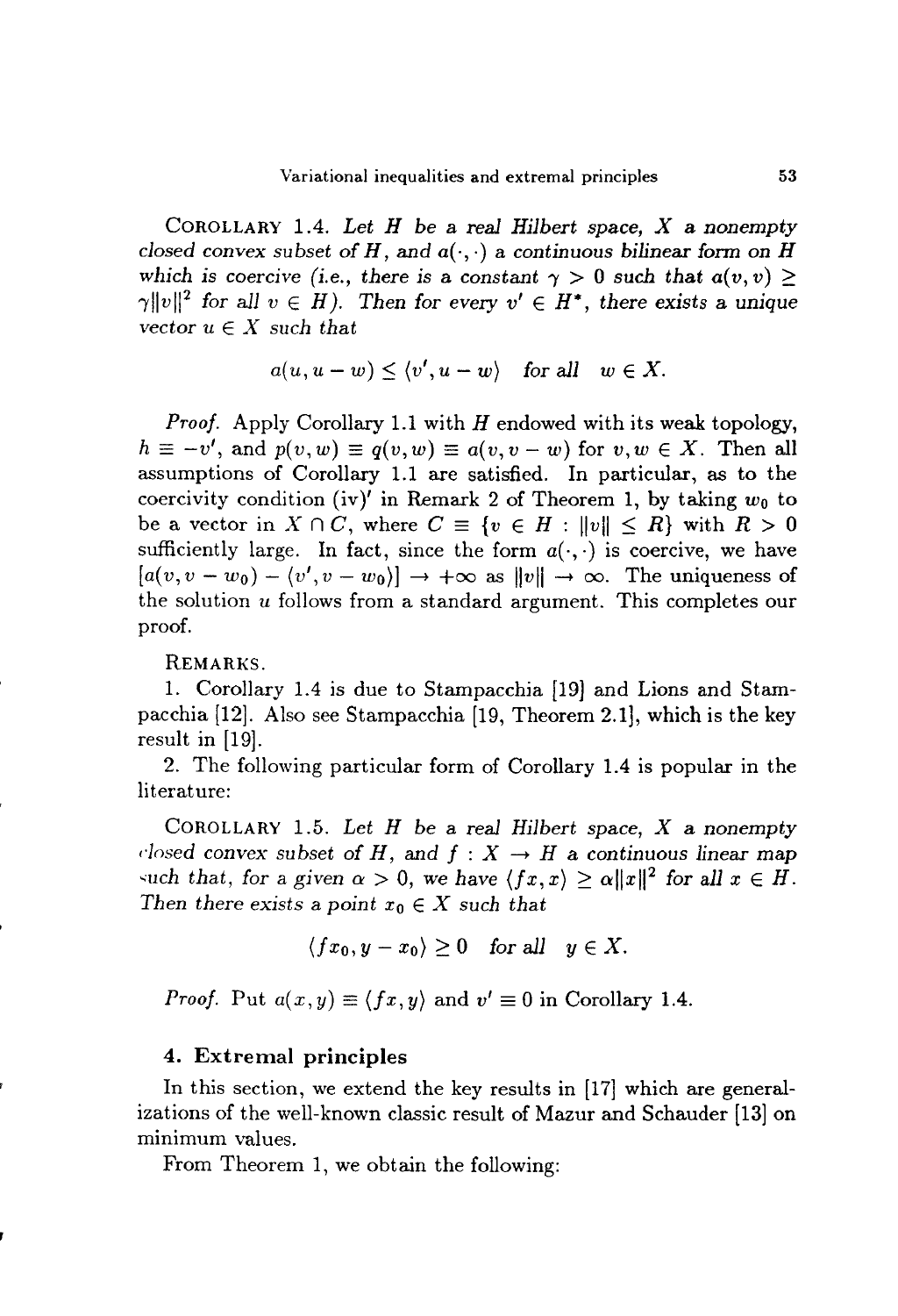THEOREM 2. Let X be a convex space and  $h: X \to \mathbf{R} \cup \{+\infty\}$  a *function satisfying*

(a) for each  $y \in X$ ,  $\{x \in X : h(y) > h(x)\}$  is convex or empty,

(b) for each  $x \in X$ ,  $\{y \in X : h(y) > h(x)\}$  *is compactly open, and* (c) for *some* c-compact *set*  $L \subset X$ .

$$
\sum_{n=1}^{\infty} \frac{1}{n} \sum_{n=1}^{\infty} \frac{1}{n} \sum_{n=1}^{\infty} \frac{1}{n} \sum_{n=1}^{\infty} \frac{1}{n} \sum_{n=1}^{\infty} \frac{1}{n} \sum_{n=1}^{\infty} \frac{1}{n} \sum_{n=1}^{\infty} \frac{1}{n} \sum_{n=1}^{\infty} \frac{1}{n} \sum_{n=1}^{\infty} \frac{1}{n} \sum_{n=1}^{\infty} \frac{1}{n} \sum_{n=1}^{\infty} \frac{1}{n} \sum_{n=1}^{\infty} \frac{1}{n} \sum_{n=1}^{\infty} \frac{1}{n} \sum_{n=1}^{\infty} \frac{1}{n} \sum_{n=1}^{\infty} \frac{1}{n} \sum_{n=1}^{\infty} \frac{1}{n} \sum_{n=1}^{\infty} \frac{1}{n} \sum_{n=1}^{\infty} \frac{1}{n} \sum_{n=1}^{\infty} \frac{1}{n} \sum_{n=1}^{\infty} \frac{1}{n} \sum_{n=1}^{\infty} \frac{1}{n} \sum_{n=1}^{\infty} \frac{1}{n} \sum_{n=1}^{\infty} \frac{1}{n} \sum_{n=1}^{\infty} \frac{1}{n} \sum_{n=1}^{\infty} \frac{1}{n} \sum_{n=1}^{\infty} \frac{1}{n} \sum_{n=1}^{\infty} \frac{1}{n} \sum_{n=1}^{\infty} \frac{1}{n} \sum_{n=1}^{\infty} \frac{1}{n} \sum_{n=1}^{\infty} \frac{1}{n} \sum_{n=1}^{\infty} \frac{1}{n} \sum_{n=1}^{\infty} \frac{1}{n} \sum_{n=1}^{\infty} \frac{1}{n} \sum_{n=1}^{\infty} \frac{1}{n} \sum_{n=1}^{\infty} \frac{1}{n} \sum_{n=1}^{\infty} \frac{1}{n} \sum_{n=1}^{\infty} \frac{1}{n} \sum_{n=1}^{\infty} \frac{1}{n} \sum_{n=1}^{\infty} \frac{1}{n} \sum_{n=1}^{\infty} \frac{1}{n}
$$

$$
K \equiv \{ y \in X : h(y) \le h(x) \quad \text{for all} \quad x \in L \}
$$

is compact.

Then there exists a point  $y_0 \in K$  such that

$$
h(y_0)=\min h(X).
$$

*Proof.* Put  $p(x, y) \equiv q(x, y) = 0$  for  $(x, y) \in X \times X$  in Theorem 1.

The set of such yo is called the *minimal set* of *h.*

COROLLARY 2.1. Let *X* be a convex space and  $h: X \to \mathbf{R} \cup \{+\infty\}$ a *l.s.c. quasiconvex function satisfying the condition (c). Then h have* a *nonempty* compact *minimal set in K.*

REMARK. Corollary 2.1 is due to the author and S.K.Kim [17, Theorem 2], from which a generalization of well-known result of Mazur and Schauder [13] is obtained in [17].

Finally, we have the following.

COROLLARY 2.2. Let *X be* a *convex space in* a *vector*space E, and  $h: E \to \mathbf{R} \cup \{+\infty\}$  a convex function satisfying the condition (c) of *Theorem* 2 and *that*  $h|X$  *is l.s.c.* Then *there exists* a  $y_0 \in K$  *such that* 

$$
h(y_0)\leq h(x) \quad \text{for all} \quad x\in I_X(y_0).
$$

*Proof.* By Corollary 3.1, there exists  $y_0 \in K$  such that  $h(y_0) \leq h(x)$ for all  $x \in X$ . Suppose that there exists a  $w \in I_X(x_0) \backslash X$  such that  $h(w)$  <  $h(y_0)$ . Then there exist  $u \in X$  and  $r > 1$  such that  $w =$  $y_0 + r(u - y_0)$ , i.e.,

$$
\frac{1}{r}w+(1-\frac{1}{r})y_0=u\in X.
$$

Since  $h$  is convex,

$$
h(u) \leq \frac{1}{r}h(w) + (1 - \frac{1}{r})h(y_0) < h(y_0),
$$

a contradiction. Therefore, the conclusion holds.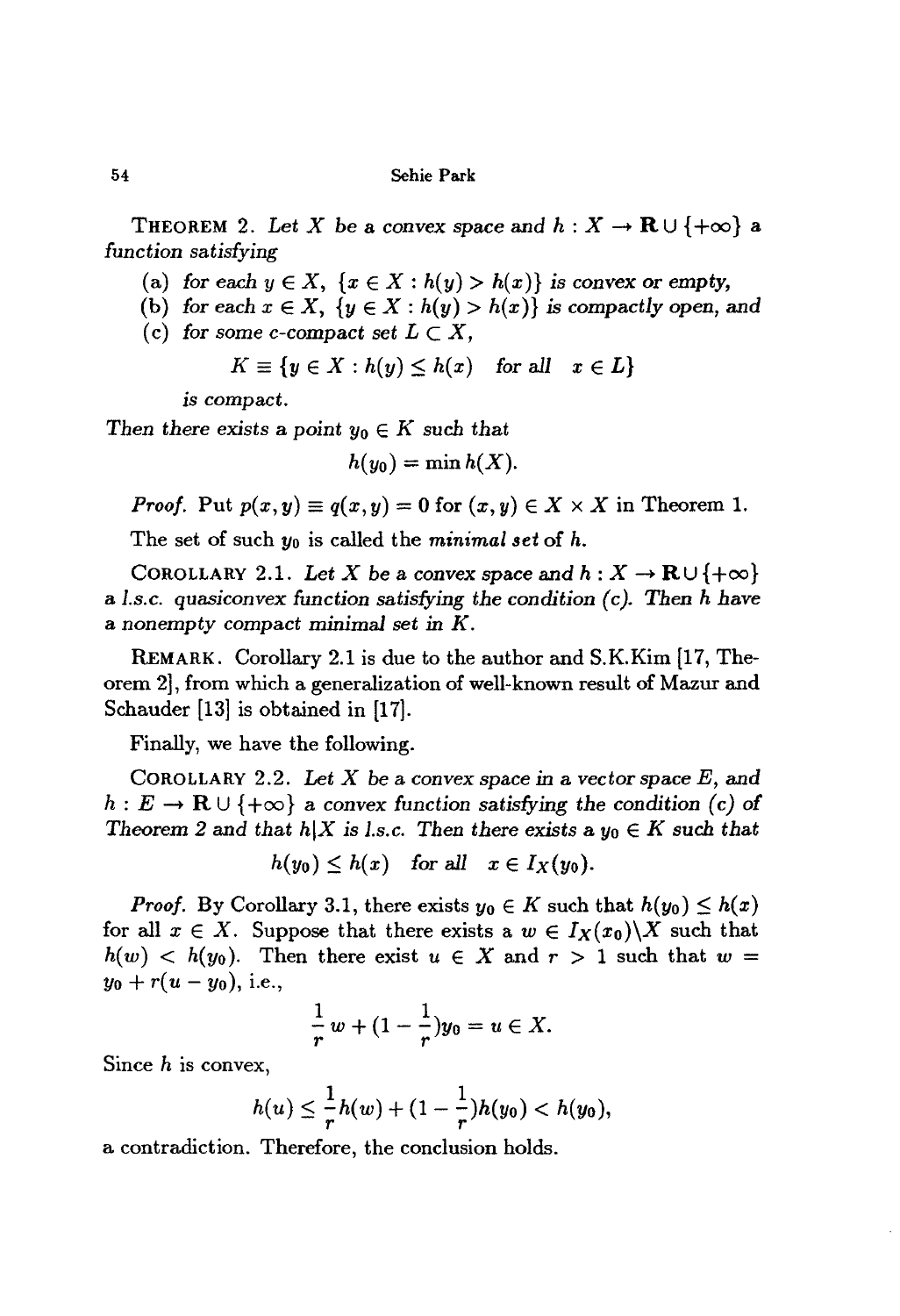REMARK. In Corollary 2.2, the set *K* is actually equal to the set

$$
K' \equiv \{ y \in X : h(y) \leq h(x) \text{ for all } x \in I_L(y) \}.
$$

In fact, we have  $K' \subset K$  clearly. Conversely, if  $h(y) \leq h(x)$  for all  $x \in L$ , then it holds for all  $x \in I_L(y)$ . This shows  $K \subset K'$ .

### References

- 1. G. AlIen, *Variational inequalities, complementary problems, and duality theorems,* J. Math. Anal. Appl. 58(1977), 1-10.
- 2. J. P. A ubin and I. Ekeland, *Applied Nonlinear Analysis,* John Wiley and Sons, 1984.
- 3. H. Brezis, L. Nirenberg and G. Stampacchia, *A remark on Ky Fan's minimax principle,* BoIl. Un. Mat. Ital. 6(1972), 293-300.
- 4. F. E. Browder, *The fixed point theory 0/ multi-valued mappings in topological vector spaces,* Math. Ann. 177(1968), 283-301.
- 5. N. Dunford and J. T. Schwartz, *Linear Operators I,* Interscience, New York, 1958.
- 6. Ky Fan, *A 7ninimax inequality and applications,* in "Inequalities Ill" (0. Shisha, ed.), Academic Press, New York, 1972, 103-113.
- 7. A. Granas, *KKM-maps and their applications to nonlinear problems,* in "The Scottish Book" (R.D. Maulin, ed), Birkhauser, Boston, 1982, 45-61.
- 8. J. Gwinner, *On fixed points and variational inequalities A circular tour,* Nonlinear Analysis, TMA 5(1981), 565-583.
- 9. P. Hartman and G. Stampacchia, *On some nonlinear elliptic differential equations,* Acta Math. 115(1966), 271-310.
- 10. M. Lassonde, *On the use 0/ KKM multi/unctions in fixed point theory and related topics,* J. Math. Anal. Appl. 97(1983), 151-201.
- 11. T *.-C.* Lin, *Convex sets, fixed points, variational and minimax inequalities,* Bull. Austral. Math. Soc. 34(1986), 107-117.
- 12. J. L. Lions and G. Stampacchia, *Variational inequalities,* Comm. Pure Appl. Math. 20(1967), 493-519.
- 13. S. Mazur and J. Schauder, *Uber ein Prinzip in der Variationsrechnung,* Proc. Inter. Congress Math., Oslo (1936), 65.
- 14. U. Mosco, *Implicit variational problems and quasi variational inequalites,* in "Nonlinear Operators and the Calculus of Variations", Lect. Notes in Math. 543(1976),83-156.
- 15. O. Nikodym, *Sur le principe de minimum dans le probleme de Dirichlet,* Ann. Soc. Polon. Math. 10(1931), 120-121.
- 16. S. Park, *Generalizations 0/ Ky Fan's matching theorems and their applications,* J. Math. Anal. Appl., 140(1989),164-176.
- 17. S. Park and S. K. Kim, *On generalized extremal principles,* Bull. Korean Math. Soc. 27(1990), 49-52.